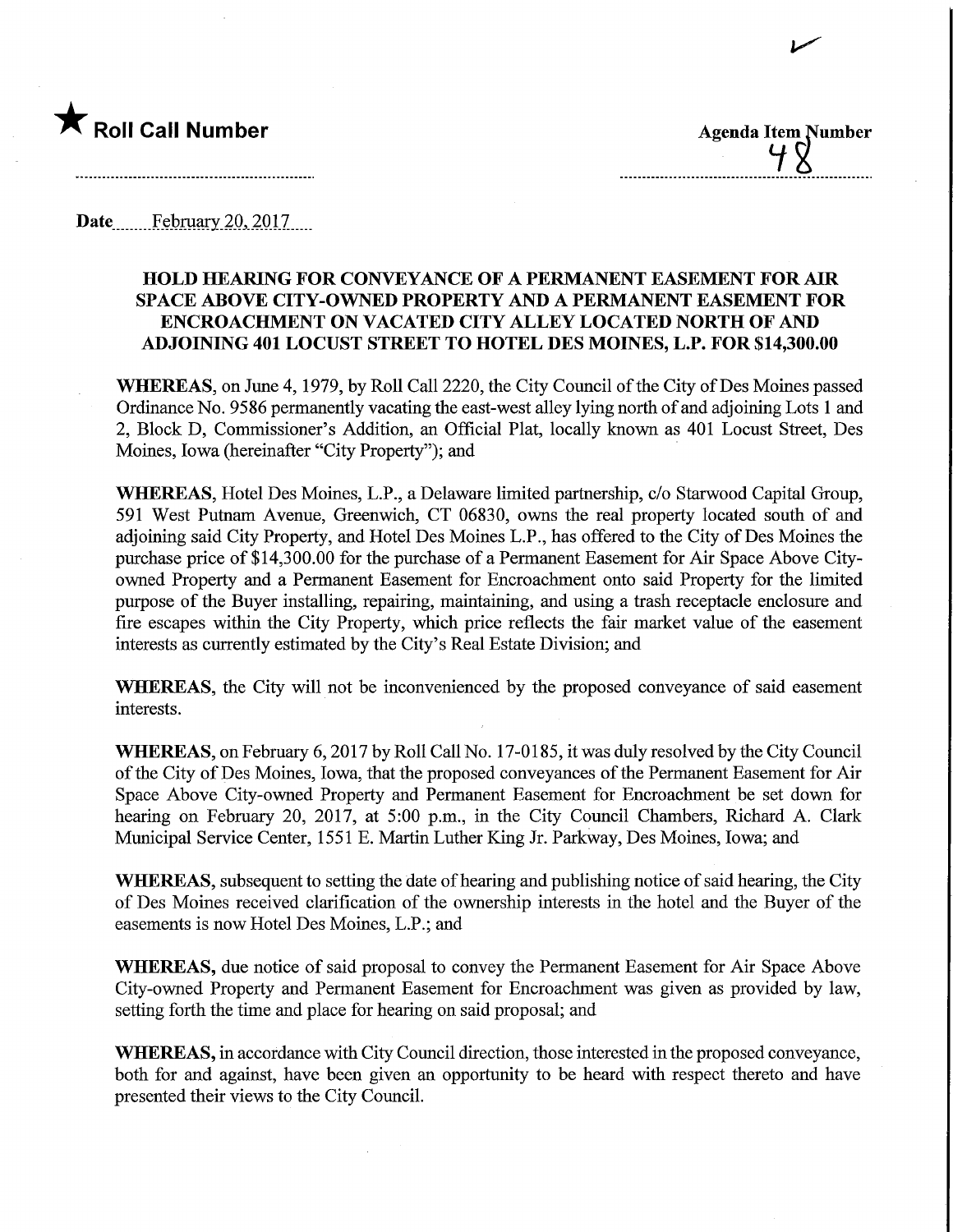

 $48$ 

## Date February 20, 2017.

NOW, THEREFORE, BE IT RESOLVED by the City Council of the City of Des Moines, Iowa, as follows:

1. Upon due consideration of the facts and statements of interested persons, any and all objections to the proposed conveyance of the Permanent Easement for Air Space Above City-owned Property and Permanent Easement for Encroachment in the vacated east-west alley lying north of and adjoining 401 Locust Street, Des Moines, Iowa, as described herein, are hereby overruled and the hearing is closed.

2. There is no public need or benefit for the property interests proposed to be conveyed, and the public would not be inconvenienced by reason of the conveyance of a Permanent Easement for Air Space Above City-owned Property and a Permanent Easement for Encroachment as legally described and to the grantees and for the consideration identified below, and said conveyances are hereby approved:

Grantee: Hotel Des Moines, L.P. Consideration: \$14,300.00

LEGAL DESCRIPTION - ENCROACHMENT EASEMENT

THE WEST 25.00 FEET OF THE VACATED ALLEY LYING DIRECTLY ADJACENT TO LOTS 2 & 6, IN BLOCK 'D' OF COMMISSIONER'S ADDITION TO FORT DES MOINES, AN OFFICIAL PLAT RECORDED IN BOOK 'A', PAGE 105 AT THE POLK COUNTY RECORDER'S OFFICE, NOW INCLUDED IN AND FORMING A PART OF THE CITY OF DES MOINES, POLK COUNTY, IOWA THAT IS MORE PARTICULARLY DESCRIBED AS:

BEGINNING AT THE NW CORNER OF SAID LOT 2; THENCE N16°14'58"W, 16.50 FEET TO THE SW CORNER OF SAID LOT 6; THENCE N73°45'02"E, 25.00 FEET ALONG THE SOUTH LINE OF SAID LOT 6 TO A POINT; THENCE S16°14'58"E, 16.50 FEET TO A POINT ON THE NORTH LINE OF SAID LOT 2; THENCE S73°45'02"W, 25.00 FEET ALONG SAID NORTH LINE TO THE POINT OF BEGINNING AND CONTAINING 412 SQUARE FEET;

LEGAL DESCRIPTION - EAST AIR MGHTS EASEMENT

AN AIR RIGHTS EASEMENT IN THE VACATED ALLEY LYING DIRECTLY ADJACENT TO LOT 1, IN BLOCK 'D' OF COMMISSIONER'S ADDITION TO FORT DES MOINES, AN OFFICIAL PLAT RECORDED IN BOOK 'A', PAGE 105 AT THE POLK COUNTY RECORDER'S OFFICE, NOW INCLUDED IN AND FORMING A PART OF THE CITY OF DES MOINES, POLK COUNTY, IOWA THAT IS MORE PARTICULARLY DESCRIBED AS:

COMMENCING AS A POINT OF REFERENCE AT THE NE CORNER OF SAID LOT 1, SAID NE CORNER ALSO BEWG ON THE SOUTH VACATED RIGHT-OF-WAY LINE OF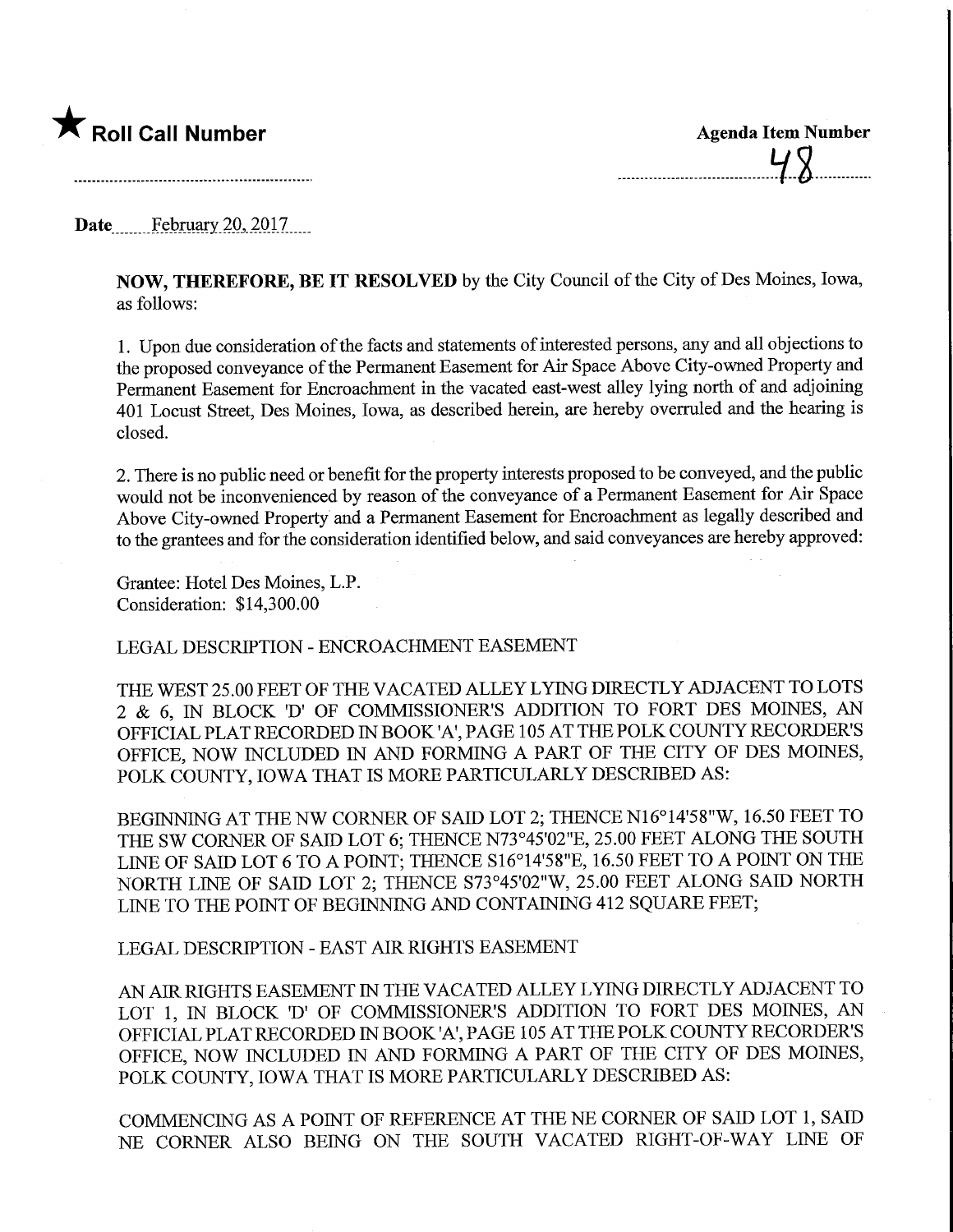

48

VACATED ALLEY AS IT IS PRESENTLY ESTABLISHED; THENCE S73°45'02"W, 4.50 FEET ALONG THE NORTH LINE OF SAID LOT 1 AND SAID SOUTH VACATED RIGHT-OF-WAY UNE TO THE POINT OF BEGINNING; THENCE S73°45'02"W, 35.00 FEET ALONG SAID NORTH LINE AND SAID VACATED SOUTH RIGHT-OF-WAY LINE TO A POINT; THENCE N16°14'58"W, 5.00 FEET TO A POINT; THENCE N73°45'02"E, 35.00 FEET ALONG A LINE THAT IS 5.00 FEET NORTH OF AND PARALLEL TO SAID NORTH LINE OF LOT 1 TO A POINT: THENCE S16°14'58"E, 5.00 FEET TO THE POINT OF BEGINNING AND CONTAINING 175 SQUARE FEET MORE OR LESS. ALL BEING LOCATED BELOW A PLANE WITH A CITY OF DES MOINES DATUM ELEVATION OF 137.0 FEET AND ABOVE A PLANE WITH A CITY OF DES MOINES DATUM ELEVATION OF 39.0 FEET WITH A CITY OF DES MOINES DATUM GROUND ELEVATION OF 31.5 FEET, ALL NOW INCLUDED IN AND FORMING A PART OF THE CITY OF DES MOINES, POLK COUNTY, IOWA.

LEGAL DESCRIPTION - WEST AIR RIGHTS EASEMENT

AN AIR RIGHTS EASEMENT IN THE VACATED ALLEY LYING DIRECTLY ADJACENT TO LOT 2, IN BLOCK 'D' OF COMMISSIONER'S ADDITION TO FORT DES MOINES, AN OFFICIAL PLAT RECORDED IN BOOK 'A', PAGE 105 AT THE POLK COUNTY RECORDER'S OFFICE, NOW INCLUDED IN AND FORMING A PART OF THE CITY OF DES MOINES, POLK COUNTY, IOWA THAT IS MORE PARTICULARLY DESCRIBED AS:

COMMENCING AS A POINT OF REFERENCE AT THE NW CORNER OF SAID LOT 2, SAID NW CORNER ALSO BEING ON THE SOUTH VACATED RIGHT-OF-WAY LINE OF VACATED ALLEY AS IT IS PRESENTLY ESTABLISHED; THENCE N73°45'02"E, 7.00 FEET ALONG THE NORTH LINE OF SAID LOT 2 AND SAID VACATED SOUTH RIGHT-OF-WAY LINE TO THE POINT OF BEGINNING; THENCE N73°45'02"E, 25.00 FEET ALONG SAID NORTH LINE AND SAID SOUTH VACATED RIGHT-OF-WAY LINE TO A POINT; THENCE N16°14'58"W, 5.00 FEET TO A POINT; THENCE S73°45'02"W, 25.00 FEET ALONG A LINE THAT IS 5.00 FEET NORTH OF AND PARALLEL TO SAID NORTH LINE OF LOT 2 TO A POINT: THENCE S16°14'58"E, 5.00 FEET TO THE POINT OF BEGINNING AND CONTAINING 125 SQUARE FEET MORE OR LESS. ALL BEING LOCATED BELOW A PLANE WITH A CITY OF DES MOINES DATUM ELEVATION OF 147.0 FEET AND ABOVE A PLANE WITH A CITY OF DES MOINES DATUM ELEVATION OF 39.0 FEET WITH A CITY OF DES MOINES DATUM GROUND ELEVATION OF 32.6 FEET, ALL NOW INCLUDED IN AND FORMING A PART OF THE CITY OF DES MOINES, POLK COUNTY, IOWA.

3. The Mayor is authorized and directed to sign the Offers to Purchase and the Permanent Easement for Air Space Above City-owned Property and Permanent Easement for Encroachment for the conveyance as identified above, and the City Clerk is authorized and directed to attest to the Mayor's signature.